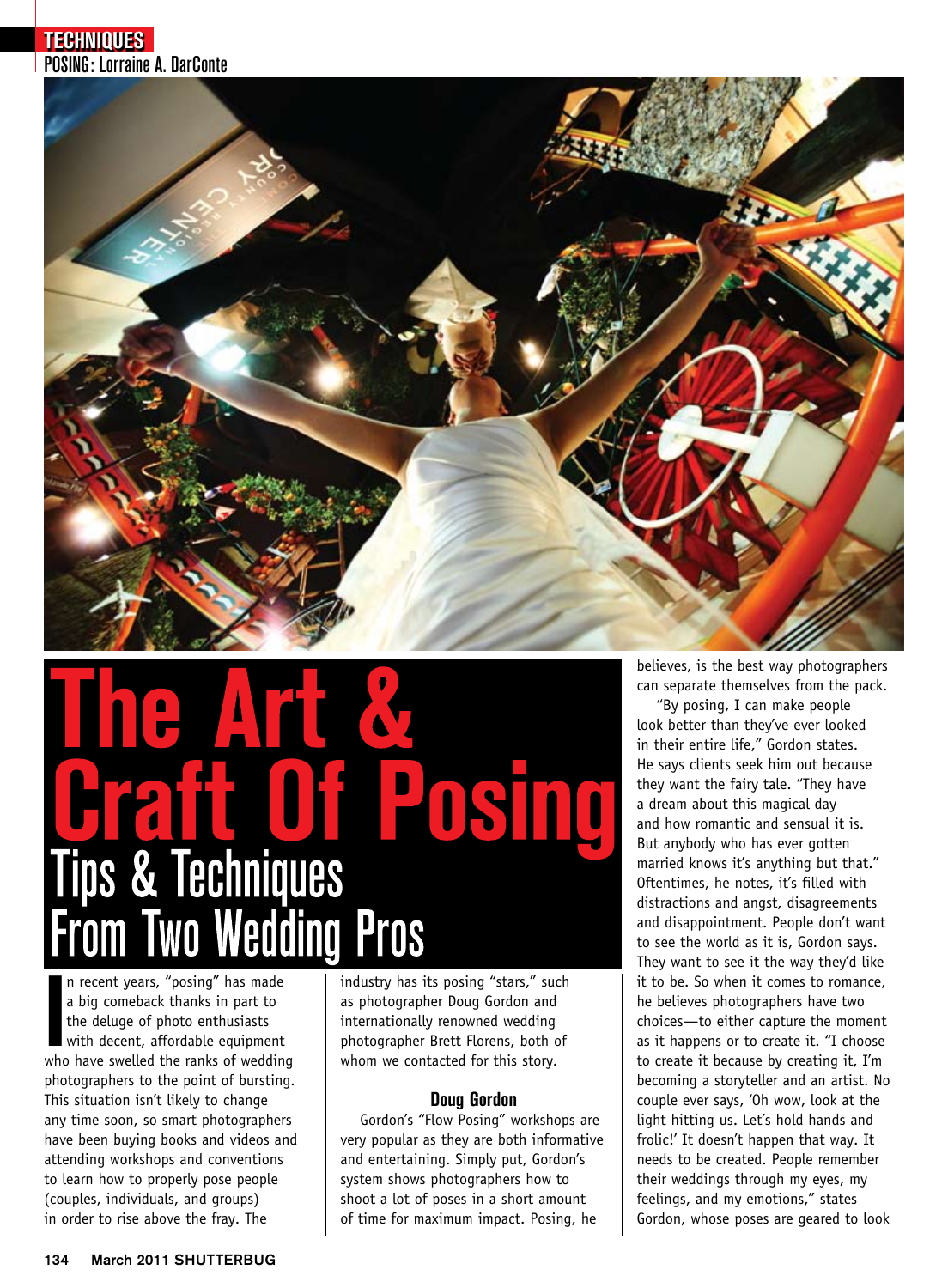

s © Doug Gordon, All Rights Reserve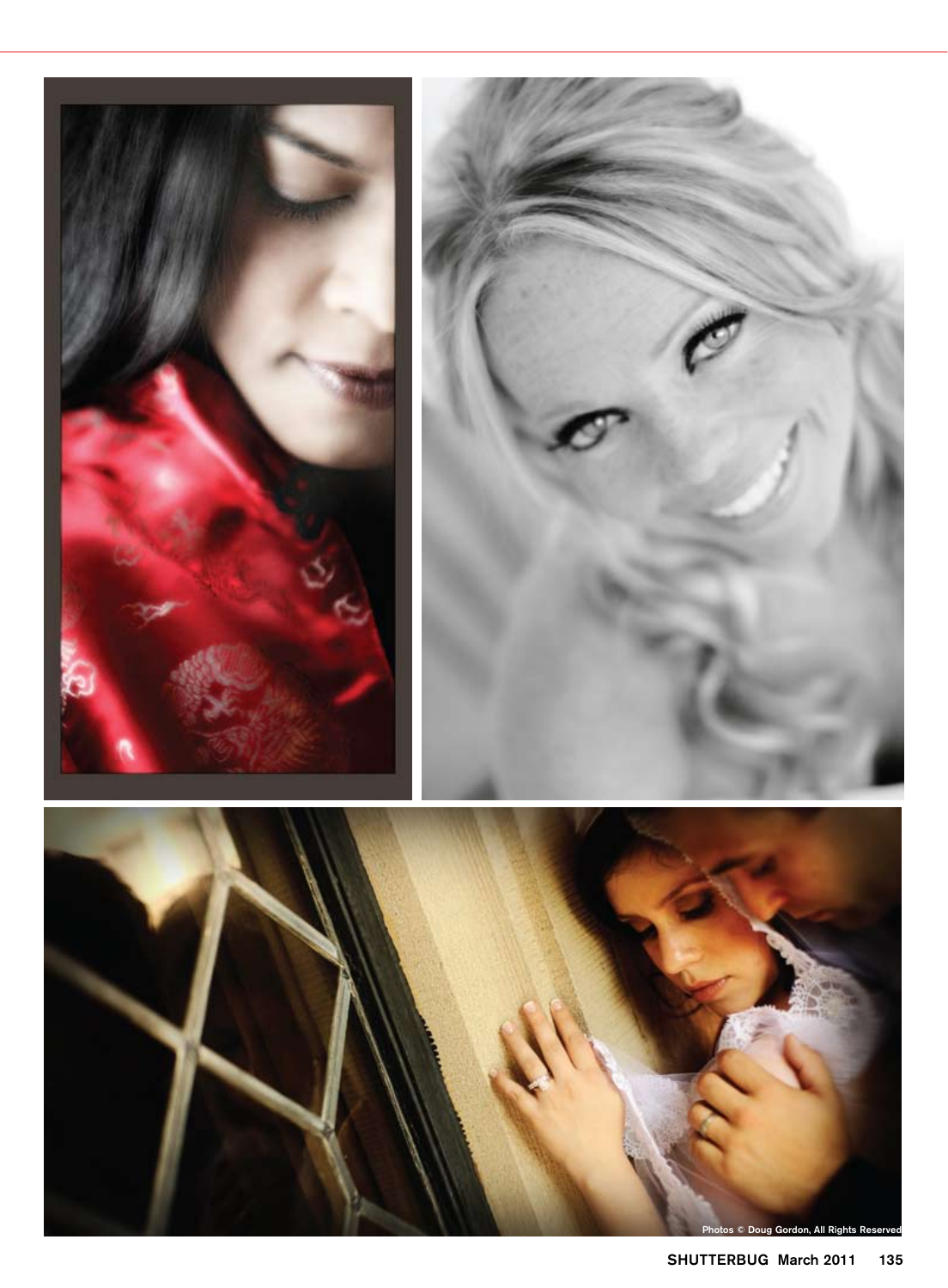

natural and candid.

Gordon admires the photojournalistic approach to wedding photography but thinks it requires a lot of "luck" to consistently capture great images. "My job can't be about luck; it has to be about getting it every time. *Every* time." He also says the average photojournalist takes a thousand photos at a wedding, while he shoots 450 to 500. "I will have more unique images because I break down so many different poses. I shoot 60 poses in under 5 minutes—bride

alone, groom alone, bride and groom together, etc. I flow pose every part of the wedding. I get made fun of all the time," he laughs. "Other instructors call me 'Pose King,' and I'm proud of that. It just means I'm constantly creating. I think anybody can take a moment; the question is whether you can create it."

Gordon's studio, Patken Photographer, photographs more than 1000 weddings a year. He attributes part of that success to consistency. By posing, Gordon says he's creating a customer guarantee

© Doug Gordon, All Rights Reserved

because he's giving his clients exactly what they expect, which is what they've seen at his studio and on his website. "If you're not posing and you're just shooting what's happening you can never ever make a guarantee to someone; it's an impossibility. When they come back for their photos and they're nothing like what you showed them, you can't make excuses such as, 'you got married in the winter; your wedding was boring; or your parents weren't cooperative.' That's not going to work."

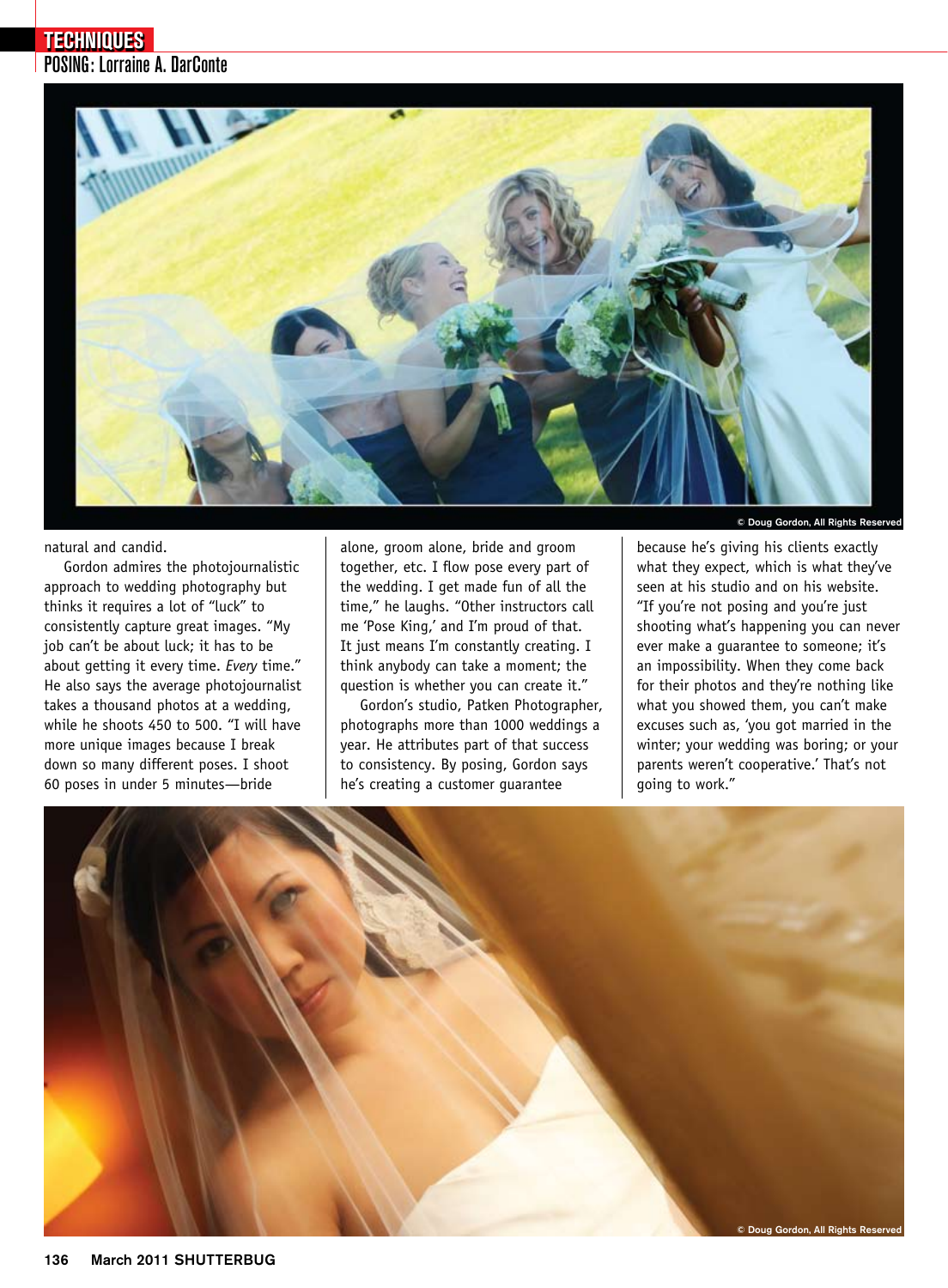

© Brett Florens, All Rights Reserved

### **A Balancing Act**

Internationally renowned wedding photographer Brett Florens also poses his subjects to make their bodies more aesthetically pleasing. Not just slimmer, but as good as possible on camera no matter what their body shape, be it square, pear, or rectangular. His ability to pull this off time after time, he states, comes from experience. "It's not only body shape," Florens explains, "it's also personality. You can have a good-looking bride and groom with great bodies who are really self-conscious, such as a really tall woman who stoops. Then there are people who society might label unattractive, who are very photogenic because they're comfortable in their own skin."

Florens considers himself a bit of an expert on photographing people and claims he can read their personalities in 2 or 3 minutes time. "I think wedding and social photographers need that ability in their arsenal of talents to bring the best out of their subjects. Sometimes I don't see clients before a wedding because they may be living

in another city and aren't able to have a pre-wedding meeting. I have 2 or 3 minutes to assess who they are, what they want, how they're going to look in photographs, and how to pose and direct them."

Florens believes in utilizing the information and experience gained over the years to execute poses in the correct environment and context rather than using poses for the sake of posing. "A lot of photographers try too hard to make their subjects look like models and instead, they wind up looking a little uncomfortable. Also, if you have a set repertoire of standard poses that you push off week after week, it's not going to work," explains Florens, who feels not all poses work on all people. "It's really important to adapt poses to the client," he reiterates. "You can't be rigid; you have to be flexible."

Like many top wedding photographers, Florens keeps up with the current trends and poses and draws inspiration from high fashion magazines such as *Vogue*, *Harper's BAZAAR*, and *Vanity Fair*. "My style of photography

is very editorial and I want my images to look like they belong in a fashion magazine. I purchase and read the really high-end British fashion magazines that all my clients read, because they look to those magazines for inspiration for their weddings as well. My clients are not necessarily *fashionistas*, but they keep current and up-to-date with trends." Florens says most of his inspiration comes from fashion photographers and he likes the work of Patrick Demarchelier, in particular. He also looks at fashion magazines for the lighting and may "borrow" three or four poses from any given issue. "You take away from it what you think is great because there is stuff that's absolutely ridiculous."

Although bridal magazines would appear to be a good source of inspiration for wedding photographers, for the most part, Florens says, they're not. "I think the companies that are advertising (in bridal magazines) are not aligning themselves to what they want to be creating. Instead, they're advertising what they think clients want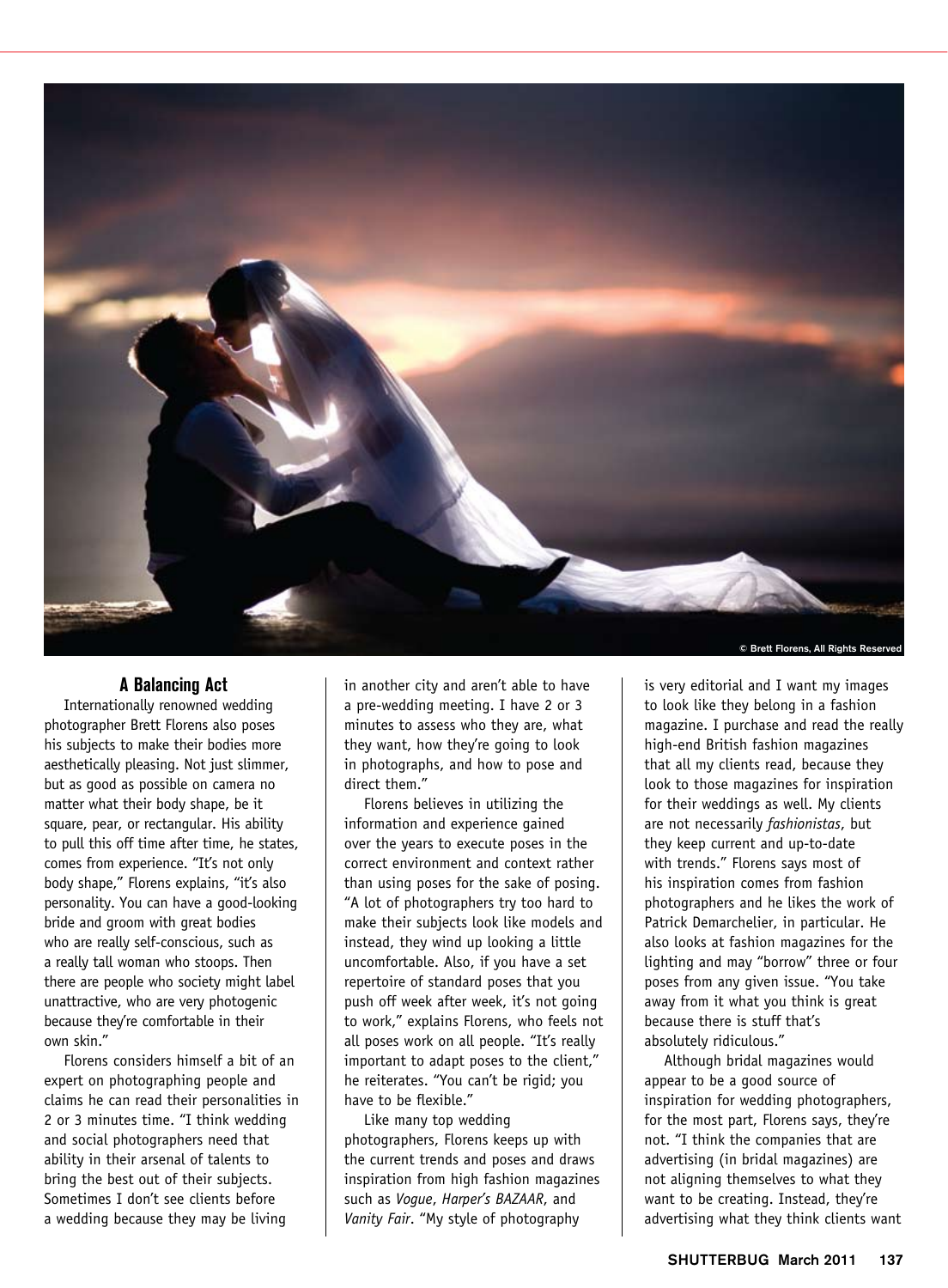# POSING: Lorraine A. DarConte **TECHNIQUES**



to see (stereotypical outfits using stereotypical poses); and I think they've got it wrong." He notes that wedding DJs are a prime example of this out-of-sync style. "There are hundreds of wedding songs to choose from, yet they play the same tired songs over and over again. Why do people have to dance to *YMCA* (or the *Electric Slide* or the *Macarena*)?"

Stereotypical poses do have their place, however. "You need to take them for various clients," Florens explains, "because you're not just shooting for the bride. I try to make the whole process as balanced as possible, which includes high fashion poses, natural candid moments that you can't pose, and poses that are more designed for mom and dad or the grandparents.

They're not necessarily traditional, boring pictures, but rather photos that grandparents typically expect and like." Traditional poses also allow Florens to make more money on reprints from wedding guests.

# **Outdated Poses And Extremism**

While some photographers run the risk of being too fashion forward with their poses, others can be decades behind, producing photographs that are nicely posed but hopelessly outdated (e.g., a bride sitting on the ground surrounded by bridal party bouquets). For Gordon, a pose is outdated when it starts looking like everybody else's and it no longer sells. "You know it's outdated when you're not making money or you're bored. I'm never bored because I'm constantly evolving and training," states Gordon, who notes that 13 years ago his version of flow posing was 10 poses in 5 minutes (now it's 60). "The funny part is that people think that I number the poses for teaching purposes. I number them because I want to know how many times pose #37 sold. If it's not selling," he reiterates, "then I'm not doing something right." On the other hand, if you're bored, Gordon says, you either update what you're doing or get out. "If you change the way you think, your world will change forever. People live by the dumb motto: 'If it ain't broke, don't fix it.' If it ain't broke, then you're not looking hard enough to find what's wrong with it, because there's always a way to improve something. Always."